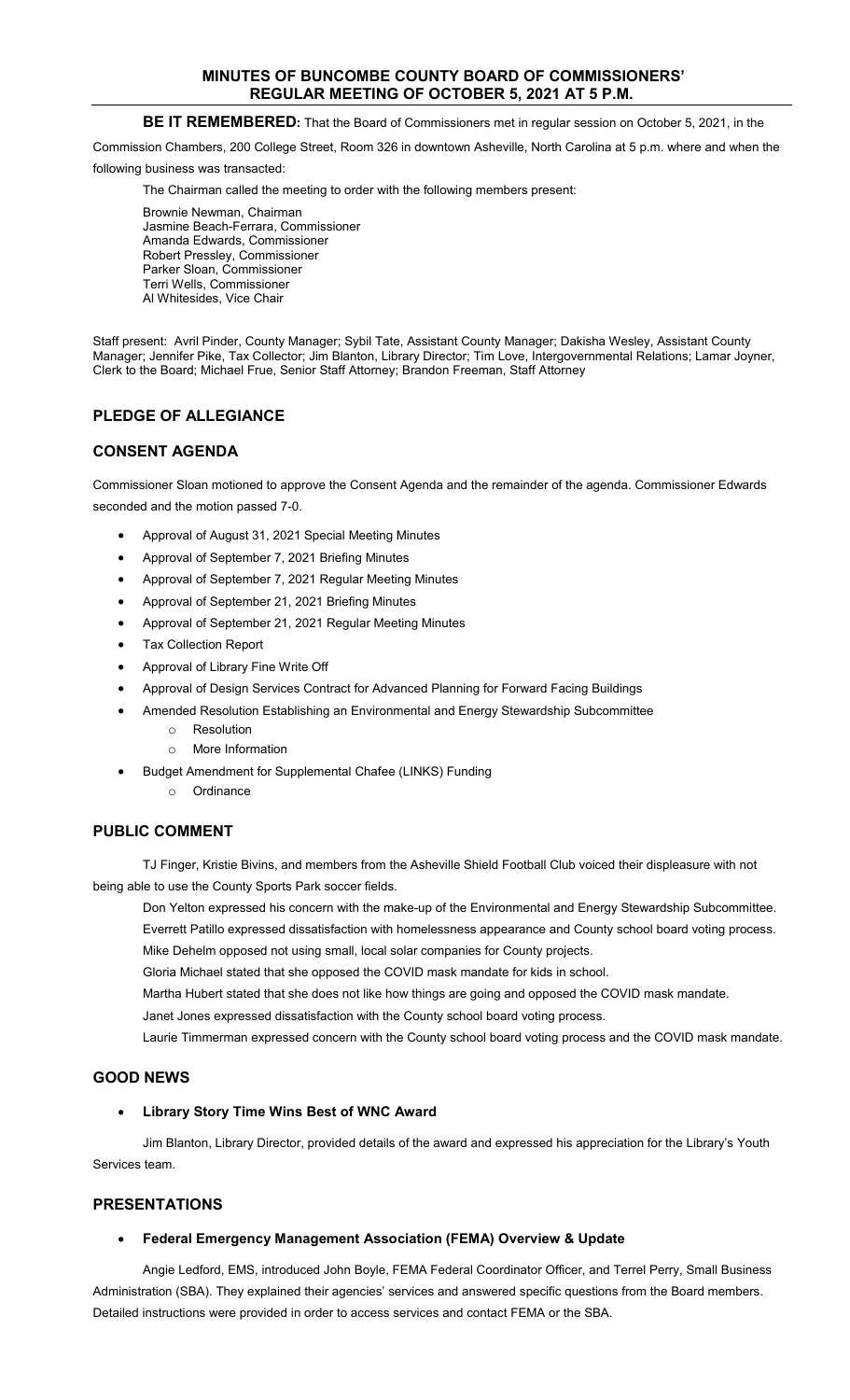#### • **Tourism Development Authority**

Vic Isley, President & CEO at Explore Asheville, summarized the details of the authority's work. Purpose and benefits, community projects, and a listening tour were some of the topics that were explained. "Travel provides potential for prosperity."

### **PUBLIC HEARINGS**

# • **Community Development Block Grant Neighborhood Revitalization**

Matt Cable, Planning Manager, provided background about the program and stated that the County must have a Board of Commissioners' adopted citizen participation plan. The plan provides citizens access to information and participation in all project stages. This is the second of two public hearings required as part of the CDBG-NR application. The application process, funding, eligibility, proposed activity, and proposed budget were explained.

The Chairman opened the hearing at 6:52 p.m.

Don Yelton questioned the viability of the project and stated that sweat equity would help.

The hearing was closed at 6:53 p.m.

Commissioner Edwards moved to approve the resolution as presented. Commissioner Wells seconded the motion and it passed 7-0.

#### **NEW BUSINESS**

### • **Approval of Interlocal Agreements for Round 2 of Solar Projects**

Jeremiah LeRoy, Sustainability, presented an update on the progress of additional solar projects that are intended to be put out to bid on County, Town of Black Mountain, and UNCA facilities. The County must enter into interlocal agreements with these agencies and the budgets of the respective agencies have been approved.

Vice Chair Whitesides moved to approve the UNCA Interlocal Agreement resolution as presented. Commissioner Edwards seconded the motion and it passed 7-0.

Commissioner Sloan moved to approve the Black Mountain Interlocal Agreement resolution as presented. Commissioner Beach-Ferrara seconded the motion and it passed 7-0.

#### • **Consideration of a Resolution Regarding the Election of the County School Board**

Chairman Newman explained the resolution and provided background information. Proposed legislation would restrict the ability of citizens in Buncombe County to vote for all the candidates running for the Buncombe County Board of Education and the resolution opposes the legislation. A copy of the resolution will be forwarded members of our legislative local delegation, leaders of the North Carolina General Assembly, and the Office of the Governor.

Vice Chair Whitesides moved to approve the resolution as presented. Commissioner Edwards seconded the motion and it passed 6-1. (NOES-Pressley)

### **BOARD APPOINTMENTS**

Chairman Newman moved to have **Meg Jamison** and **Maggie Ullman** serve 1-year terms, and **Lena Hansen** and **Jamie Ager** serve 2-year terms of the **Environmental & Energy Stewardship Subcommittee**. Commissioner Wells seconded and the motion passed 7-0.

Commissioner Beach-Ferrara moved to appoint **HP Patel** (hotel over 100 rooms) to the **Tourism Development Authority**. Vice Chair Whitesides seconded and the motion passed 7-0.

Chairman Newman moved to appoint, by general consensus of receiving the most votes, **Sagar Patel** (hotel under 100 rooms) to the **Tourism Development Authority**.

Commissioner Beach-Ferrara moved to appoint **Chaka-Khan Gordon, Alena Klimas, Shannon Hallowell, Susy Chandler, Jennifer Floyd, Deb Myers,** and reappoint **Ariel Shumaker-Hammond,** and **Anya Robyak** to the **Women's Commission**. Commissioner Edwards seconded and the motion passed 7-0.

Commissioner Beach-Ferrara moved to reappoint **Caroline Levi, Daniel Beerman, Susan Schiemer** and **Meg White** to the **Home & Community Care Block Grant Advisory Committee**. Commissioner Wells seconded and the motion passed 7-0.

Commissioner Beach-Ferrara moved to appoint **Michael Horvath** (business private sector), to the **Mountain Area Workforce Development Board**. Commissioner Wells seconded and the motion passed 7-0.

Chairman Newman moved to reappoint **Kristina White** to the **Asheville Board of Adjustment**. Commissioner Beach-Ferrara seconded and the motion passed 7-0.